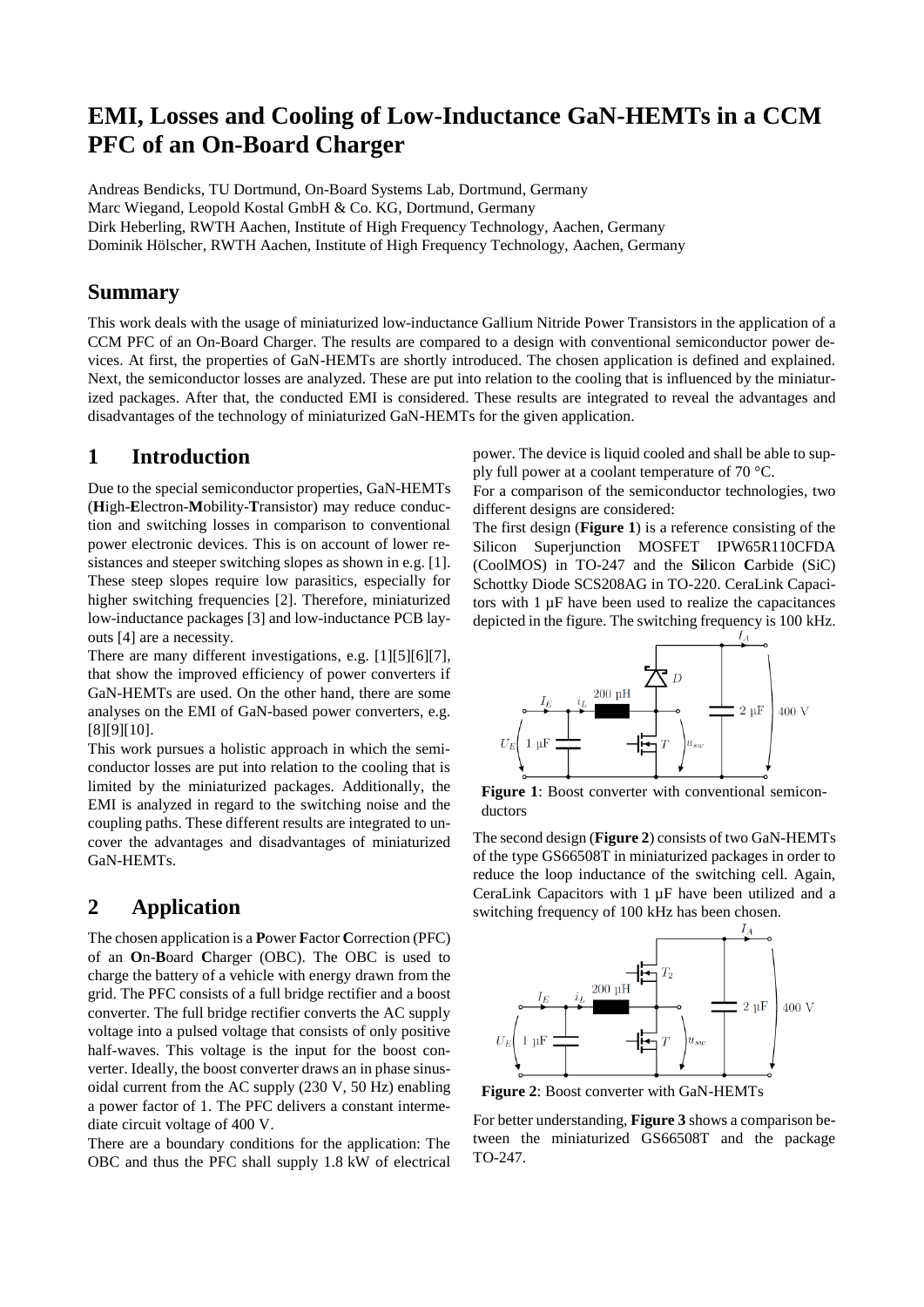

**Figure 3**: Miniaturized GS66508T on top of TO-247 (Source: GaN Systems)

<span id="page-1-0"></span>In [11] it has been shown that the reference design has a loop inductance of approximately 41 nH while the GaN-HEMT variant only causes about 5 nH. Thus, the parasitic inductance of the switching cell is vastly reduced by the miniaturized packages of the GaN-HEMTs. As stated above, this reduction is recommended in order to limit the parasitic influences due to the steep switching slopes of GaN-HEMTs.

To explain the mode of operation of the PFC, a typical profile of the inductor current  $i_L$  is illustrated in **[Figure 4](#page-1-1)**.  $i_E$ is the ideal sinusoidal current that shall be drawn from the grid. A **C**ontinuous **C**onduction **M**ode (CCM) is assumed in which the inductor current never drops to zero. Due to the switching nature of the boost converter, the ideal profile can only be approximated. If the transistor  $T$  is closed, the coil gets magnetized by the grid and the current rises. If the transistor  $T$  is opened, the current commutates to the output. The stored energy is delivered to the intermediate circuit and the coil current drops. The resulting ripple can be minimized by the usage of e.g. higher coil inductances or higher switching frequencies.



<span id="page-1-1"></span>**Figure 4**: Current profile of the PFC

The switching of the transistor  $T$  causes a PWM-signal as depicted in **[Figure 5](#page-1-2)**. It can be noticed that the duty cycle  $d$  changes during a half-wave of the mains. As discussed later on, this switched voltage is the source for the EMI of the system. Hence, detailed knowledge of the profile is essential.



<span id="page-1-2"></span>**Figure 5**: Profile of the switched voltage

## **3 Semiconductor Losses**

The losses of semiconductor power devices can be divided into conduction, switching and  $C_{\alpha s}$ -losses. In this consideration, the focus lies on the switching transistor  $T$ .

#### **3.1 Conduction Losses**

A fully turned on transistor has a remaining resistance  $R_{DS(on)}$ . This resistance causes conduction losses if there is a current flowing through the device. In general, these losses may be calculated by the following formula [2]:

$$
P_{cond} = R_{DS(on)} \cdot I_{DS,rms}^2
$$

In case of a boost converter in CCM, the transistor losses of a single switching period may be calculated by [2]:

$$
P_{cond,T} = R_{DS(on)} \cdot \left(\overline{i_L}^2 + \frac{(\Delta I_L)^2}{12}\right) \cdot d
$$

As shown in **[Figure 4](#page-1-1)** and **[Figure 5](#page-1-2)**,  $i_L$ ,  $\Delta I_L$  and  $d$  change over the period of the grid voltage. Thus, the conduction losses are calculated for each switching period and averaged over a grid period.

For the  $R_{DS(on)}$  of both transistors, the worst case values (at junction temperatures of 150 °C) of  $R_{DS(on), coolMOS}$  = 257 m $\Omega$  [12] and  $R_{DS(on), GaN} = 140$  m $\Omega$  [13] are assumed.

In the application of the PFC, conduction losses of  $P_{cond, CoolMOS} \approx 5.0 \text{ W}$  and  $P_{cond, GaN} \approx 2.7 \text{ W}$  result. So, the conduction losses of  $T$  are approximately halved if the GaN-HEMT is used for the application.

#### **3.2 Switching Losses**

In hard switching events like in the considered boost converter, there are overlaps of current and voltage for the switching transistor (**[Figure 6](#page-1-3)**):



<span id="page-1-3"></span>**Figure 6**: Typical switching behavior of MOSFETs

The times  $t_{sw,on}$  and  $t_{sw,off}$  depend on the driver voltage  $U_{DR}$ , the gate resistor  $R_{gate}$  and the properties of the transistor. These times can be separated into **V**oltage/**C**urrent **R**ise/**F**all times:

$$
t_{sw,on} = t_{VF} + t_{CR}
$$

$$
t_{sw,off} = t_{VR} + t_{CF}
$$

The following formulas describe the switching times of GaN-HEMTs [2]:

$$
t_{VF} = (R_{gate} + R_{gate, int}) \cdot \frac{Q_{GD}}{U_{DR} - U_{pl(op)}}
$$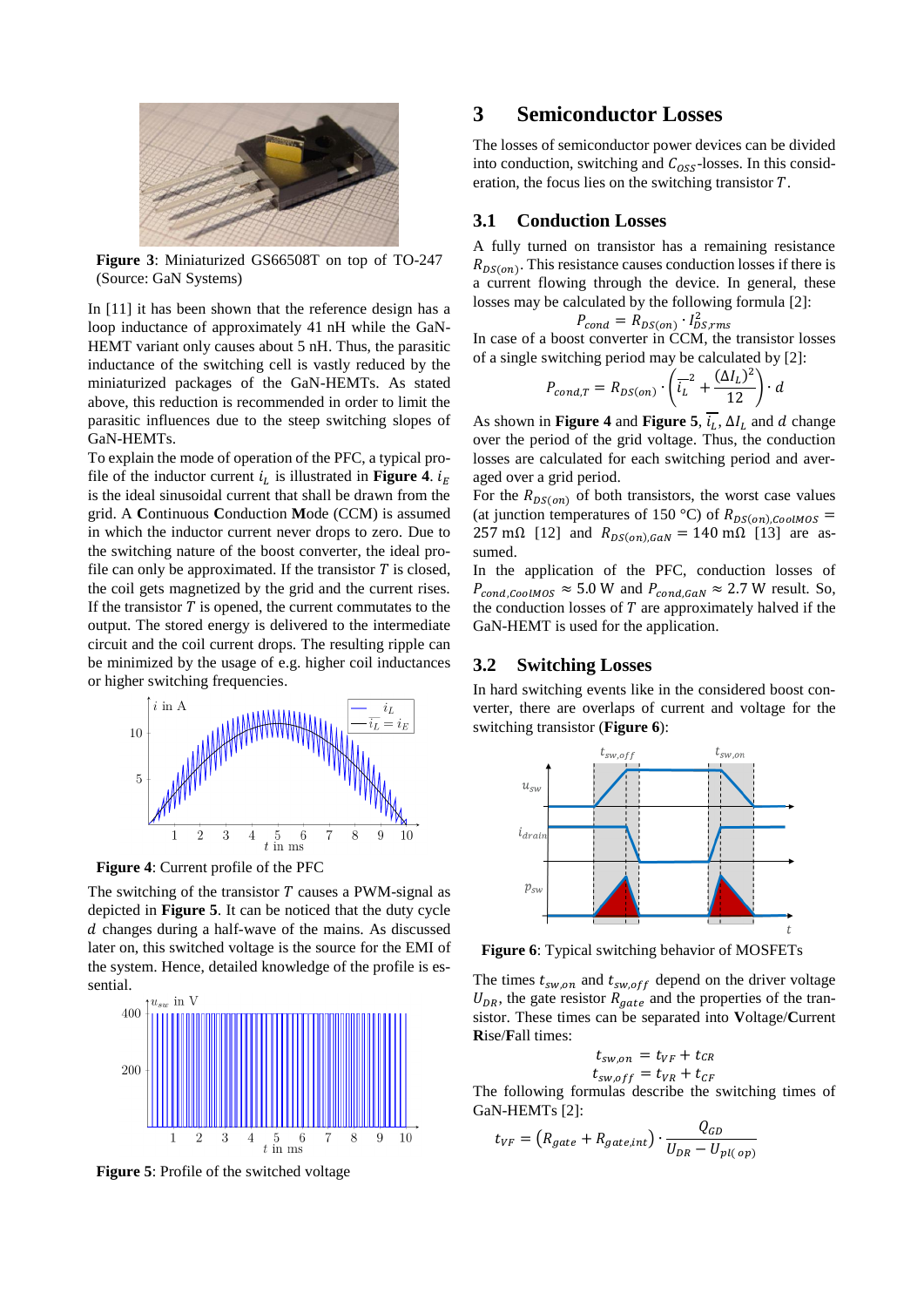$$
t_{CR} = (R_{gate} + R_{gate, int}) \cdot \frac{Q_{GS2}}{U_{DR} - \frac{1}{2} (U_{pl(op)} + U_{th})}
$$
  
\n
$$
t_{VR} = (R_{gate} + R_{gate, int}) \cdot \frac{Q_{GD}}{U_{pl(op)}}
$$
  
\n
$$
t_{CF} = (R_{gate} + R_{gate, int}) \cdot \frac{Q_{GS2}}{\frac{1}{2} (U_{pl(op)} + U_{th})}
$$
  
\n
$$
Q_{GS1} = \frac{Q_{GS}}{U_{pl}} \cdot U_{th}
$$
  
\n
$$
Q_{GS(op)} = \frac{Q_{GS}}{U_{pl}} \cdot U_{pl(op)}
$$
  
\n
$$
Q_{GS2} = Q_{GS(op)} - Q_{GS1}
$$

 $U_{pl(op)}(I_D)$  depends on the operating point of the transistor and is determined by the transfer characteristic  $I_D(U_{GS})$ . Due to this dependency, the switching times need to be calculated for each switching instance.

In the application with the values given in the datasheet [13],  $U_{DR} = 7$  V and  $R_{gate} = 5 \Omega$ , the average switching times of  $t_{VF} = 2.4$  ns,  $t_{CR} = 0.6$  ns,  $t_{VR} = 5.3$  ns and  $t_{CF} = 2.1$  ns are calculated for the GaN-HEMT.

Due to the complexity of the superjunction technology, the Voltage Rise and Fall times of CoolMOS transistors cannot be calculated by the formulas stated above [14]. Thus, the values of datasheet [12] have to be assumed:  $t_{VF} = 11$  ns,  $t_{VR} = 6$  ns. According to [15], the current rise and fall times can still be calculated by the formulas stated above. With  $U_{DR} = 15$  V and  $R_{gate} = 7.5 \Omega$ , the average times  $t_{CR} = 4.3$  ns and  $t_{CF} = 10.3$  ns result.

Thus, the GaN-HEMT offers much steeper switching slopes than the CoolMOS.

The switching losses are calculated by the following formulas [2]:

$$
P_{sw,on} = \frac{1}{2} \cdot U_{DS} \cdot I_D \cdot t_{sw,on} \cdot f_{sw}
$$

$$
P_{sw,off} = \frac{1}{2} \cdot U_{DS} \cdot I_D \cdot t_{sw,off} \cdot f_{sw}
$$

$$
P_{sw} = P_{sw,on} + P_{sw,off}
$$

 $U_{DS}$  equals the intermediate voltage of 400 V.  $I_D$ ,  $t_{sw,on}$ and  $t_{sw,off}$  have to be calculated for each switching event. In the considered application, the losses of the transistors can be calculated to  $P_{sw,GaN} \approx 1.6$  W and  $P_{sw,CoolMOS} \approx$ 4.6 W. Hence, the switching losses are widely reduced by the usage of the GaN-HEMT.

It is notable that  $P_{sw, off}$  may be halved for both variants because of the snubber effect of the output capacitances  $C_{OSS}$  [15].

### 3.3  $C_{OS}$ -Losses

Semiconductor devices carry parasitic output capacitances  $C_{0SS}$  that need to be recharged during the switching events. During the turn-on process of T,  $C_{OSS,T}$  is discharged through T. Respectively,  $C_{OSS,T2}$  and  $C_{t,D}$  are charged by the intermediate circuit through  $T$ . These recharging currents cause  $C_{OSS}$ -losses in T.

During the turn-off process of  $T$ , the commutation drives the recharging of the output capacitances:  $C_{\alpha s s \tau}$  is charged,  $C_{OSS,T2}$  and  $C_{t,D}$  are respectively discharged by the inductor current  $i_L$ . This process causes no additional losses in  $T$ .

Due to the nonlinearity of  $C_{OSS}$ , the stored energy  $E_{OSS}$  (at  $U_{DS} = 400 V$  is applied to calculate the losses:  $E_{OSS, CoolMOS} = 9.2 \mu J$  [12],  $E_{t, Diode} = 2.6 \mu J$  [16] and  $E_{OSS, GaN} = 7.0 \,\mu J$  [13].

The following formulas [2] are used:

 $P_{OSS, CoolMOS} = f_{sw} \cdot (E_{OSS, CoolMOS} + E_{t, Diode}) \approx 1.2 \text{ W}$  $P_{OSS,GaN} = 2 \cdot f_{sw} \cdot E_{OSS,GaN} \approx 1.4 \text{ W}$ 

It can be seen that the  $C_{OSS}$ -losses are slightly increased if GaN-HEMTs are used.

It is possible to use a GaN-HEMT as  $T$  and a SiC-diode as D in order to reduce the  $C_{OSS}$ -losses. In this case, the SiCdiode should also be in a low-inductance package, so that the loop inductance of the switching cell is not increased.

#### **3.4 Total Losses**

The loss components of the transistors are summarized in **[Table 1](#page-2-0)**. Due to the usage of the GaN-HEMT, the total losses  $P_{total}$  of the transistor are nearly halved.

|             | CoolMOS | <b>GaN-HEMT</b> | Alteration |
|-------------|---------|-----------------|------------|
| $P_{cond}$  | 5.0 W   | 2.7 W           | $-46\%$    |
| $P_{SW}$    | 4.6 W   | 1.6 W           | $-65\%$    |
| $P_{OSS}$   | 1.2 W   | 1.4 W           | $+17%$     |
| $P_{total}$ | 10.8 W  | 5.7 W           | $-47\%$    |

<span id="page-2-0"></span>**Table 1**: Loss components of the transistors

### **4 Semiconductor Cooling**

In operation, the semiconductors need to be cooled. Therefore, the thermal tabs of the semiconductor packages are thermally connected to a heatsink. In this application, liquid cooling and aluminum housing are used. The thermal tabs of the semiconductors are not electrically isolated from the circuit. Therefore, an electrical isolator with a thermal conductivity is needed – a **T**hermal **I**nterface **M**aterial (TIM). The system is illustrated in **[Figure 7](#page-2-1)**.



<span id="page-2-1"></span>**Figure 7**: Cooling of the semiconductors

The maximum junction temperatures of the semiconductors are chosen to  $T_{J,max} = 135$  °C. Additionally, the coolant may have a temperature of 70 °C while the device supplies full electric power. It is estimated that the aluminum housing has a temperature of  $T_{Al} \approx 75$  °C.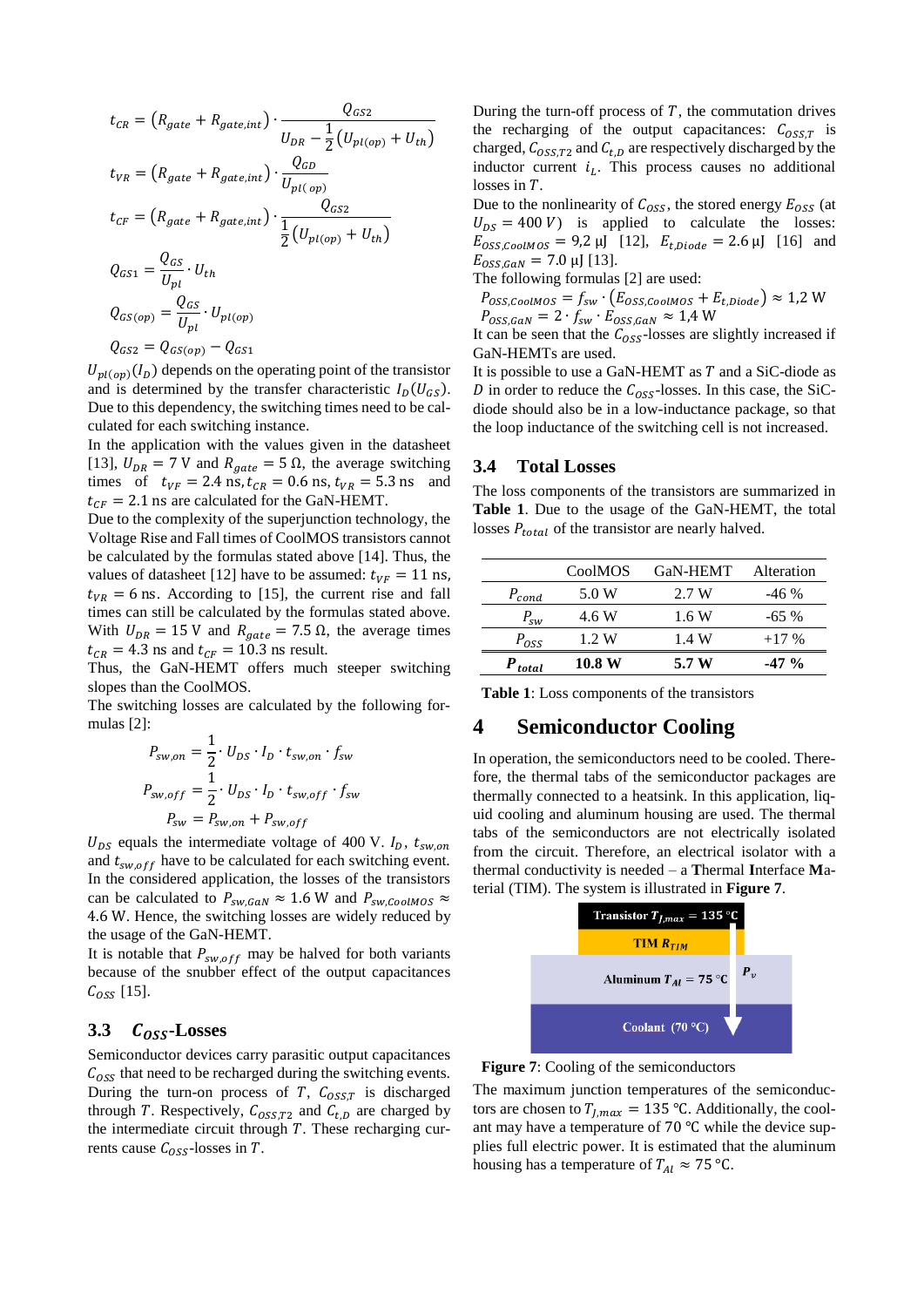The foil PC03-MT-100 [17] is chosen as TIM. It has a thickness  $d_{\text{TIM}}$  of 100  $\mu$ m +/-15  $\mu$ m and a thermal conductivity of about 1.6 W/mK. It is assumed that  $R_{\text{TIM:} CoolMOS}$ equals 1 K/W. This value covers both the heat conduction through the TIM and the heat transfers in and out the TIM. This assumption is scaled to the GaN-HEMT. The thermal tabs have areas of  $A_{\text{coolMOS}} \approx 161.7 \text{ mm}^2$  and  $A_{\text{GAN}} \approx$ 19.5 mm<sup>2</sup>. The thermal resistance  $R_{\text{TIM,GaN}} \approx 8.3 \text{ K/W}$ follows from the proportionality  $R_{TIM} \propto 1/A$ .

The thermal circuit can be described by **[Figure 8](#page-3-0)**.  $R_{1C}$  is the thermal resistance from the junction to the case of the transistors. The semiconductor losses are represented by  $P_{v}$ .



<span id="page-3-0"></span>**Figure 8**: Thermal circuit

Therefore, the maximum permitted losses can be calculated by:

$$
P_{v,max} = \frac{T_{J,max} - T_{Al}}{R_{JC} - R_{TIM}}
$$

Under consideration of  $R_{IC, CoolMOS} = 0.45$  K/W [12] and  $R_{IC, GaN} = 0.5 \text{ K/W}$  [13], the values  $P_{v, max, CoolMOS} \approx$ 41.4 W and  $P_{v, max, GaN} \approx 6.8$  W follow. It is obvious that the miniaturized package of the GaN-HEMT massively delimits the allowed semiconductor losses.

Nevertheless, both CoolMOS and GaN-HEMT produce reasonable losses of respectively 10.8 W and 5.7 W that fall below the cooling limits. It is notable that the GaN-HEMT is much closer to its thermal limit than the Cool-MOS.

### **5 EMI**

#### **5.1 Model for Conducted EMI**

In this chapter, the conducted EMI of the PFC shall be predicted. According to [18] and [19], a simplified model (**[Figure 9](#page-3-1)**) is used.



<span id="page-3-1"></span>**Figure 9**: Model for the conducted EMI of the PFC

The boost converter of the PFC is simplified to a pulsed voltage source  $u_{sw}$ , the inductor L and the input capacitor  $C_E$ . Furthermore, there is a coupling capacitance  $C_p$  between the switching node and the housing that is itself electrically connected to PE.

 $C_n$  results from the thermal circuit of the semiconductor devices: The thermal tabs, the TIM and the aluminum housing form a capacitance. As mentioned above, the thermal tabs are electrically connected to the circuit.

For the CoolMOS, the thermal tab is connected to drain and thus to the switched potential. On the other hand, the thermal tab of the SiC-diode is tied to the cathode and so connected to the fixed high potential of the intermediate circuit. This means that only the thermal tab of the CoolMOS acts as a coupling capacitance for this design variant.

The thermal tab of the GaN-HEMT is tied to source. So, the thermal tab of the low-side GaN-HEMT is connected to the fixed low potential of the intermediate circuit. Therefore, the thermal tab of the high-side GaN-HEMT is connected to a switched potential and so contributing to the coupling capacitance of the variant.

The coupling capacitance is estimated by the following formula:

$$
C_p = \varepsilon_{r, TIM}\varepsilon_0 \cdot \frac{A}{d_{TIM}}
$$

With  $\varepsilon_{r, TIM} = 4.5$  [17],  $d_{TIM} = 85 \mu m$  [17],  $A_{coolMOS} \approx$ 161.7 mm<sup>2</sup> and  $A_{GAN} \approx 19.5$  mm<sup>2</sup>, the capacitances  $C_{p, CoolMOS} \approx 76$  pF and  $C_{p,GAN} \approx 9$  pF follow.

It is obvious, that the smaller thermal tab of the GaN-HEMT vastly reduces the coupling capacitance from the switching node to the housing.

#### **5.2 Spectrum of the Source**

As stated above, the switched voltage  $u_{sw}$  is the noise source of the system. In **[Figure 10](#page-3-2)** the FFT of  $u_{sw}$  is illustrated for both CoolMOS and GaN-HEMT.



<span id="page-3-2"></span>**Figure 10:** Spectra of the switched voltages  $u_{sw}$ 

In the spectra, the switching frequency of 100 kHz and its harmonics can be seen. At first, the spectra drop with 20 dB/decade [20]. For low frequencies, both spectra are the same due to the same point of operation. After a frequency of  $1/(\pi \cdot \tau_r)$ , the spectra drop respectively with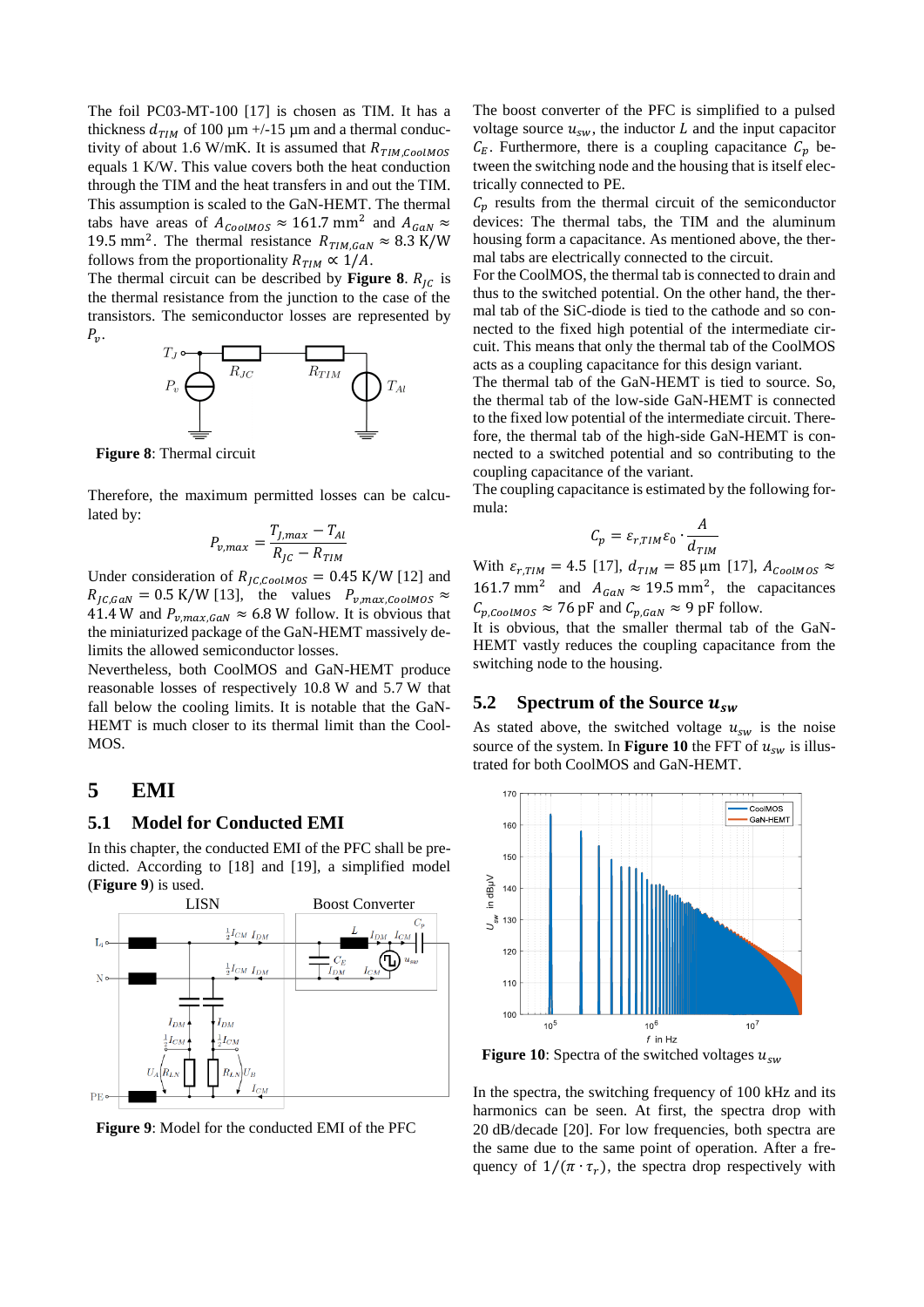40 dB/decade [20].  $\tau_r$  is the rise and fall time of an ideal trapezoidal waveform. As seen before, the GaN-HEMT has steeper slopes and thus a shorter time  $\tau_r$ . Therefore, the spectrum of the CoolMOS drops at lower frequencies with 40 dB/decade reducing its EMI at higher frequencies.

So, the switching waveforms of the GaN-HEMT produce more EMI for high frequencies but not for the first harmonics.

### **5.3 Differential Mode EMI**

Following the differential mode currents  $I_{DM}$  of **[Figure 9](#page-3-1)**, the simplified circuit of **[Figure 11](#page-4-0)** results [18].



<span id="page-4-0"></span>**Figure 11**: Model for differential mode EMI

It can be seen that only L,  $C_E$  and  $R_{LN} = 50 \Omega$  contribute to the transfer function of the system [18]:

$$
U_{DM} = \frac{\dot{R}_{LN}}{2R_{LN}(1 - \omega^2 L C_E) + j\omega L} \cdot U_{sw}
$$

With the usage of the calculated spectra of the source, the differential mode disturbances can be calculated to (**[Figure](#page-4-1)  [12](#page-4-1)**):



<span id="page-4-1"></span>**Figure 12**: Differential mode EMI of the PFC

Both variants produce nearly the same differential mode EMI. This is due to the fact that the transfer functions are identical. There is only a deviation for the high frequency spectra due to the different slopes of the transistors.

The transfer characteristic for the differential mode acts as a second order low-pass filter. Thus, the transfer function drops with 40 dB/decade [18]. In superposition with the decrease of 20 dB/decade for the source spectra, the differential mode EMI falls with 60 dB/decade.

#### **5.4 Common Mode EMI**

The simplified model for the common mode EMI is depicted in **[Figure 13](#page-4-2)** [18].



<span id="page-4-2"></span>**Figure 13**: Model for common mode EMI

It is obvious that only  $C_p$  and  $R_{LN} = 50 \Omega$  influence the transfer function [18]:

$$
U_{CM} = \frac{j\omega C_p R_{LN}}{j\omega C_p R_{LN} + 2} \cdot U_{sw}
$$

The common mode EMI illustrated in **[Figure 14](#page-4-3)** results from the transfer function, the calculated source spectra and the values of the coupling capacitances.



<span id="page-4-3"></span>**Figure 14**: Common mode EMI of the PFC

It can be seen that the CoolMOS variant produces much more common mode noise than the GaN-HEMT design. This is due to the coupling capacitances that are much smaller for the GaN-HEMT.

For the common mode, the transfer characteristic acts as a first order high-pass filter. Its transfer function rises with 20 dB/decade [18]. In superposition with the drop of the source spectra of 20 dB/decade, flat spectra result for low spectral frequencies. For high spectral frequencies, the decrease of the source spectra of 40 dB/decade dominates and the spectra start to drop.

#### **5.5 Total EMI**

For the total EMI, common and differential mode disturbances are superposed:

 $U_A = U_B = U_{DM} + U_{CM}$ 

The total EMI spectra are presented in **[Figure 15](#page-5-0)**. For the switching frequency, the differential mode disturbances dominate due to the much higher level. So, both CoolMOS and GaN-HEMT produce nearly the same EMI. For higher frequencies, the influence of the differential mode decreases. Thus, the common mode disturbances become more prominent and the flat spectra are visible again.